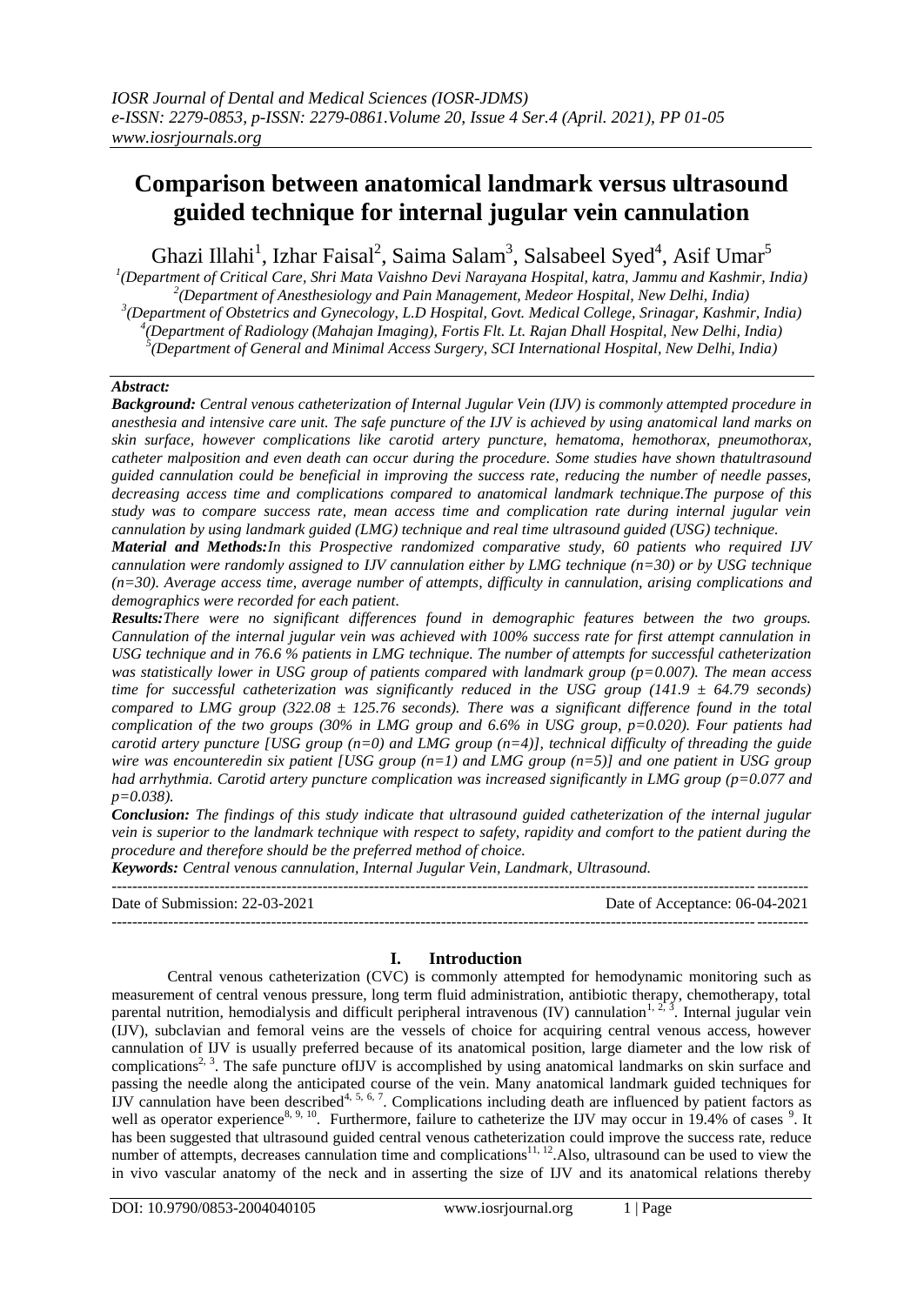identifying the patients with difficult venous access and in whom serious complication can occur<sup>13</sup>. Although ultrasound guided central venous cannulation has been compared favorably to anatomical landmark technique, its widespread use has been restricted by the impracticality of a specially designed ultrasound machine or sterile scanner manipulations, non-availability of equipment and lack of experienced operator<sup>14</sup>. Although few prospective studies comparing ultrasound guided CVC versus anatomical landmark technique exists, studies in the Indian context are lacking. Hence, this prospective study was designed to compare classical blind anatomical landmark technique of IJV cannulation with the ultrasound guided approach.

# **II. Material and Methods**

This prospective randomized comparative study was conducted in the Department of Anesthesiology at Yenepoya Medical College Hospital, Mangalore, Karnataka, from October 2012 to October 2013. A total of 60 patients aged 18 years and above of either sex who required IJV cannulation for various indications such as hemodynamic monitoring, inadequate peripheral venous access, long term infusion of medication, total parenteral nutrition or who needed long term intravenous access were included in the study. Patients with untreated coagulopathy (international normalization ratio  $> 1.5$  and platelets  $< 50000/\text{mm}^3$ ), known vascular abnormalities, infections or burns at the site of cannulation and patients with traumatic injury to neck were excluded from the study.The patients were randomly assigned to one of two groups: LMG group (cannulation was attempted using anatomical landmarks) and USG group (cannulation was attempted using ultrasound guidance). The demographic data of all the patients was recorded. A written, informed consent was obtained from each patient. Institutional ethical committee approval was obtained.

Successful placement of CVC was assessed by chest X-ray obtained after the procedure. Mechanical complications were defined as carotid artery puncture, skin hematoma, pneumothorax, haemothorax, arrhythmia, brachial plexus injury and catheter malposition. Technical problem was defined as difficulty in threading the guide wire after successful puncture of IJV. Carotid artery puncture was identified by forceful pulsatile expulsion of bright red blood from needle. All complications were evaluated clinically, by chest X-ray, and by means of ultrasound where appropriate.

# **III. Methods**

## Landmark technique

**Patients**

Patients was placed in the supine position with  $15^{\circ}$  of Trendelenburg position and the head turned at a 30<sup>0</sup> angle to the opposite side, to expose the neck better and to keep the chin away from the procedure. Flexion and extension of the neck were avoided. The operator wore gown, cap, mask and sterile gloves. Theskin at the top of the triangle between the sternal and clavicular head of sternocleidomastoid muscle was cleaned with povidone-iodine before the placement of sterile drapes. Then, the area was anesthetized with 1% lidocaine with a 22-gauge needle and the IJV was located with a 23 gauge "finder" needle connected to 5-ml syringe. The needle was advanced through the skin at  $45^{\circ}$  angle in the direction of ipsilateral nipple. The return of venous blood into the syringe confirmed entry into the vessel, and the finder needle was then used to guide a 18 gauge, 10 cm needle connected to 5-ml syringe. A guide-wire was then placed through the needle into the vein, and the needle was removed. A central venous catheter (Novocent Trio, Poly Medicure Ltd. India) was placed over the wire and advanced into the IJV.

## Ultrasound technique

The neck area was prepared and draped with the patient in supine position as described in the landmark technique section above. A 7.5 MHz linear transducer (L14-6S, Mindray, Shenzhen, China) connected to a realtime ultrasound machine (M7, Mindray, Shenzhen, China), wascovered with sterile gel and wrapped in a sterile plastic sheath. Standard two-dimensional (2D) ultrasound imaging was used to measure depth, caliber, patency and compressibility of IJV, and to identify presence of thrombi in the IJV. In case of pre-existing thrombus and/or anatomical anomalies, the IJV on the contralateral side was catheterized. Catheterization procedure was performed with real-time 2D images obtained by placing the transducer parallel and superior to the clavicle, over the groove between the sternal and clavicular heads of the sternocleidomastoid muscle. This facilitated visualization of IJV, external jugular vein and the carotid artery.Vein compressibility and visible pulsations of the artery were used to identify the IJV and carotid artery. After choosing the proper position, the skin was infiltrated with 1% lidocaine, and 18-gauge, 10 cm needle connected to 5-ml syringe was advanced through the skin into the IJV under ultrasound guidance. A guide-wire was then placed through the needle into the vein and the needle was removed. A central venous catheter (Novocent Trio, Poly Medicure Ltd. India) was placed over the wire and advanced into the IJV.To minimize the effect of operator experience on the success rate and mechanical complications, the operator was constant throughout the study. Furthermore, the operator was well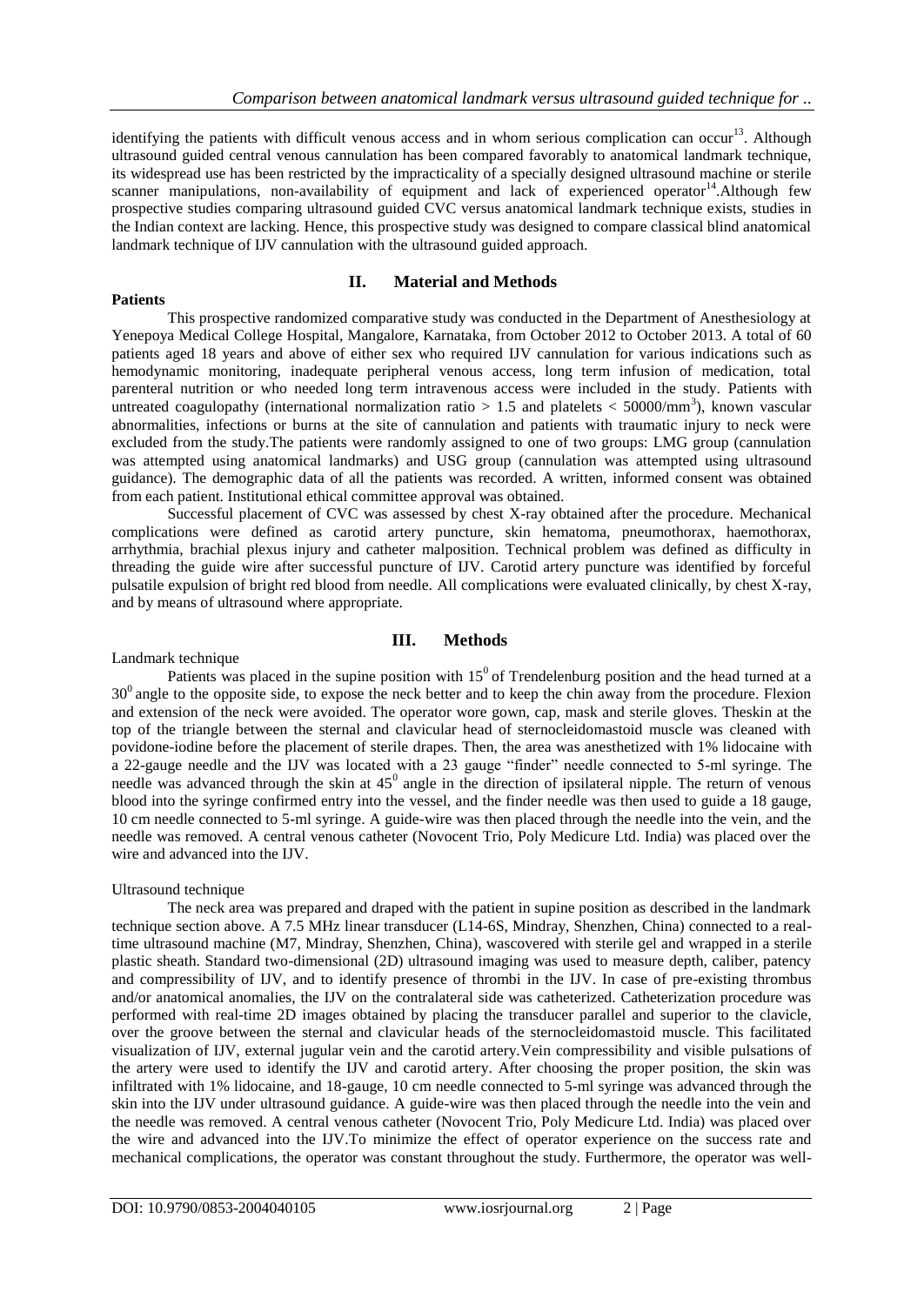trained and experienced (5 years of experience in IJV catheter placement and 3 years of ultrasound experience) in performing the procedure.

#### **Data collection and statistical analysis**

Demographic characteristics, such as age, gender, physical status (ASA), coagulation profile (such as international normalization ratio and platelet count), and clinical parameters were recorded for all the patients.

The measured outcomes were the access time, the average number of attempts for successful placement, the success of placement, and catheter complication like catheter malposition, carotid artery puncture, skin hematoma, hemothorax, and pneumothorax.

Access time was defined as the time between the first skin puncture and aspiration of venous blood into the syringe. Number of attempts was defined as number of separate skin punctures. When multiple needle passes were attempted, the time from skin contact of the first needle to IJV cannulation was taken into account.Successful placement was defined as the confirmation of catheter in proper position by aspiration of venous blood and post procedural chest X-ray. The access time was measured in seconds by a stopwatch. Complication, if occurred was managed according to the standard protocol.

Data was analyzed using Statistical Package for the Social Sciences (SPSS) software, version 11.5 (SPSS Inc. Chicago, IL, USA). Continuous variableswere expressed as mean ± standard deviation. The student t test was used to compare independent means, and chi-square test was used tocompare categorical variables. A P-value (two-sided in all tests)of <0.05 was considered statistically significant.

## **IV. Results**

Baseline characteristics of the study population are summarized in Table 1.There were no significant differencesbetween the two groups for age, body mass index (BMI), gender, or presence of risk factors for difficult venous cannulation such as prior catheterization, limited sites for access attempts, known vascular abnormalities, untreated coagulopathy and skeletal deformity.

| <b>THUICE</b> Characteristics of the battering |                    |                    |         |  |  |
|------------------------------------------------|--------------------|--------------------|---------|--|--|
| Characteristics                                | LMG group $(n=30)$ | USG group $(n=30)$ | P value |  |  |
| Age $(years)^a$                                | $55.3 \pm 10.6$    | $48.17 \pm 17.15$  | 0.055   |  |  |
| Gender (male/female ratio)                     | 8/12               | 22/8               | 0.273   |  |  |
| Body mass index $(kg/m2)a$                     | $25.7 \pm 2.6$     | $24.2 \pm 5.2$     | 0.163   |  |  |

**Table 1-** Characteristics of the patients

<sup>a</sup> Values are presented as mean  $\pm$  standard deviation.

No statistically significant difference was found between the groups in terms of positioning the catheter into right and left IJV ( $p > 0.05$ ) (Table 2).

| <b>Table 2-</b> Kight and ECR 19 V Cannulation data |                    |                    |         |  |  |
|-----------------------------------------------------|--------------------|--------------------|---------|--|--|
| Side of catheterization                             | LMG group $(n=30)$ | USG group $(n=30)$ | P value |  |  |
| Right IJV                                           | 20                 |                    | 0.292   |  |  |
| Left IJV                                            |                    |                    |         |  |  |
| $0.6$ statistically significant                     |                    |                    |         |  |  |

**Table 2-** Right and Left IJV cannulation data

 $*p$  <0.05, statistically significant

With regards to the outcome measures, results using ultrasound guidance are in sharp contrast to those obtained by the landmark technique and are presented in Table 3.

| <b>Outcome measures</b>                     | LMG group $(n=30)$  | USG group $(n=30)$ | P value  |
|---------------------------------------------|---------------------|--------------------|----------|
|                                             |                     |                    |          |
| Access time (seconds)                       | $322.08 \pm 125.76$ | $141.9 \pm 64.79$  | < 0.0001 |
| Average number of attempts                  | $1.36 \pm 0.718$    | $1 + 0$            | 0.007    |
| Success rate (cannulation in first attempt) | 23 (76.6%)          | 30 (100%)          | 0.005    |
| <b>Overall Complications</b>                | $9(30\%)$           | $2(6.6\%)$         | 0.020    |
| Carotid puncture                            | $4(13.3\%)$         | $0(0\%)$           | 0.038    |
| Difficulty in threading the guide wire.     | $5(16.6\%)$         | $1(3.33\%)$        | 0.087    |
| Arrhythmia                                  | $0(0\%)$            | $1(3.33\%)$        | 0.375    |

Access time and the average number of attempts are presented as mean  $\pm$  standard deviation. Overall complications, success rate,carotidpuncture, difficulty in threading the guide wire and arrhythmiaare expressed as the absolute number of patients and percentage of their group.

The mean access time and number of attempts for successful placement were both significantly higher in landmark technique compared with the ultrasound guidance  $(p< 0.0001$  and  $p=0.007$  respectively) (Table 3).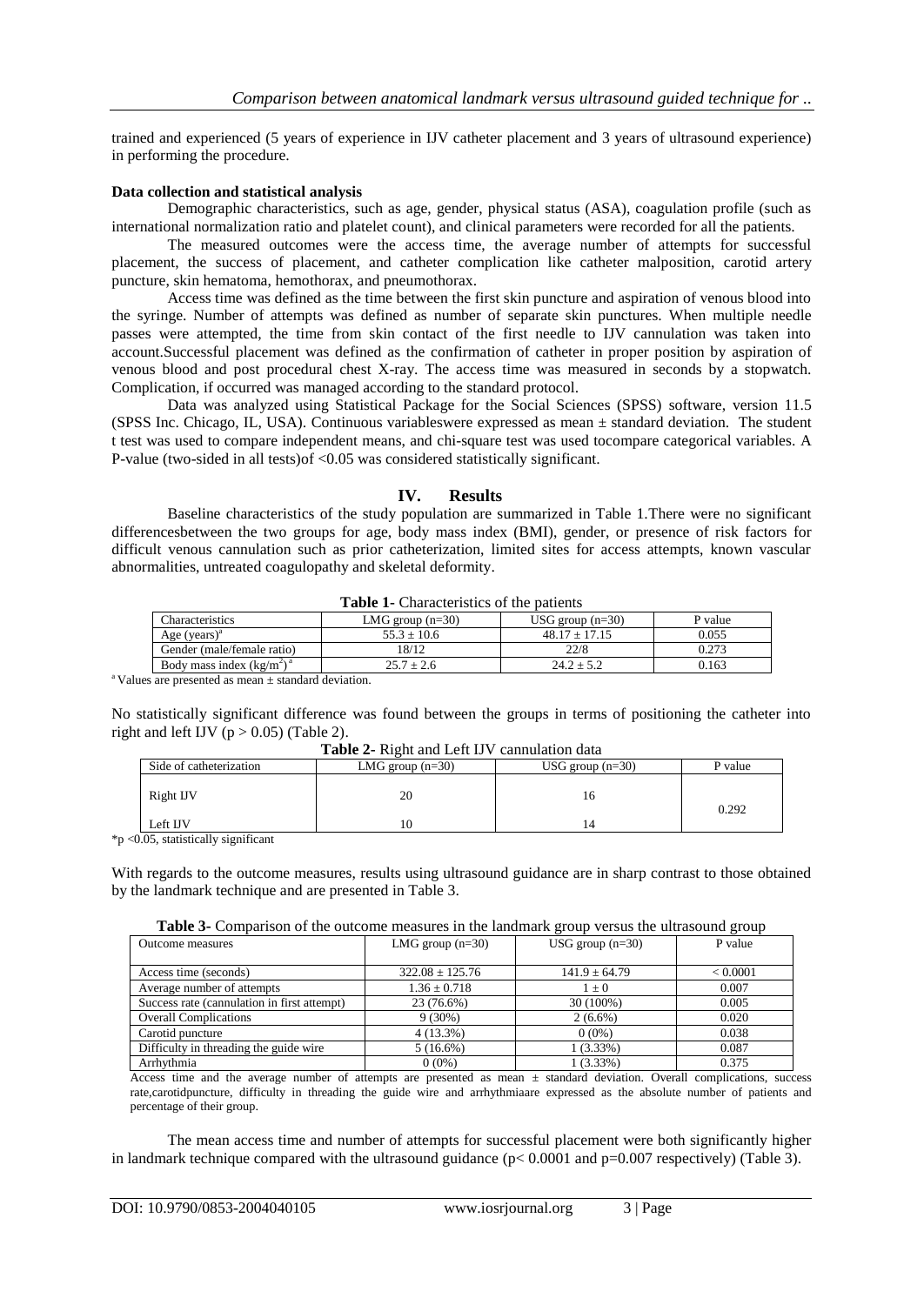The success rate was significantly higher in the ultrasound group as compared to the landmark group (p=0.005) (Table 3). Successful catheter placement was achieved at first attempt in 23 (76.6%) patients in anatomical landmark group and in 30 (100%) patients in the ultrasound guided group. The maximum number of attempts was recorded as 3 in landmark group and 1 in ultrasound group.

The overall complication rate was higher in the landmark group compared to the ultrasound group ( $p=$ 0.020) (Table 3). In the landmark group, puncture of carotid artery occurred in 13.3 of patients, which was significantly higher compared with the ultrasound group ( $p=0.038$ ). Technical difficulty of threading the guide wire was seen in 16.6% of patients in the landmark group and in 3.33% of patients in the ultrasound group, however this difference was not statistically significant( $p>0.05$ ). Furthermore, one patient in ultrasound group had arrhythmia, but no such complication was observed in the landmark group.

Complications such as hematoma, pneumothorax, hemothorax, nerve injury, catheter malposition and catheter infection were not observed in any of the groups.

#### **V. Discussion**

The use of CVCs is associated with multitude of complications that are hazardous to the patient as well as potentially costly to treat<sup>15</sup>. Mechanical complications have been reported to occur in 5% to 19%, infectious complications in 5% to 26%, and thrombotic complications in 2% to 26% of the patients<sup>16, 17</sup>. Complications vary according to the insertion route, patient anatomy, patient setting, technique used and operator's experience<sup>9,</sup> 11, 13 .

The use of landmark technique for IJV cannulation was first described in 1966 by Hermosura et al<sup>4</sup>. The traditional method of IJV cannulation includes the use of anatomical landmarks, artery palpation and direct balloting of the vein<sup>18</sup>. Ultrasound guided insertion of CVC was first described by Legler and Nugent in 1984<sup>19</sup>. Insertion of CVC under ultrasound guidance enables the operator to visualize the IJV directly and evaluate the surrounding anatomical structures prior to and during cannulation. When used, this method appears to improve the success rate and decrease the possibility of anatomical complications associated with central venous cannulation<sup>11, 20, 21</sup>. The present study also demonstrates the superiority of ultrasound guided cannulation of IJV compared to landmark technique.Using ultrasound guided technique, 100% of the patients had successful IJV cannulation on the first attempt versus 76.66% of the patients in the landmark technique. The results obtained in our study are in accordance with the success rates documented in in previous studies  $1, 5, 6, 9, 20, 21, 22, 23$ .

In our study, mean access time, average number of attempts and overall complications showed significant difference between the anatomical landmark group and the ultrasound group, which is in agreement with the previous studies<sup>1, 2, 3</sup>.

The maximum number of attempts for IJV cannulation was recorded as 3 in the landmark group versus 1 in the ultrasound group, which is in range with the previous reports<sup>1, 2, 3, 21, 24</sup>.

The most commonly observed mechanical complications during CVC placement are arterial puncture, hematoma and pneumothorax<sup>15</sup>. There were no complications such as hematoma, pneumothorax, hemothorax, nerve injuries or catheter infection observed in either group, we only observed carotid artery puncture and arrhythmia.

The incidence of carotid artery puncture was greater $(13.3\%)$  with landmark technique than the ultrasound guided technique  $(0\%)$ , which is consistent with the previous reports  $1, 25$ . Also, ventricular ectopics, a complication related to cannulation rather than technique, was observed in 3.33% of patients in the ultrasound group, which reverted to the sinus rhythm on adjusting the depth of insertion of the guide wire. As reported in earlier studies, this study also demonstrates that the incidences of mechanical complications using ultrasound guided technique arenegligible<sup>7, 21, 23</sup>.

#### **VI. Conclusion**

The findings of this study indicate that internal jugular vein catheterization using the ultrasound guidanceis superior to anatomical landmark technique in regards to success rate of the first attempt and number of attempts. Also, ultrasound guidance provides advantage of shorter access time and lower rate of mechanical complications.

#### **References**

- [1]. Karakitsos D, Labropoulos N, De Groot E, et al. Real-time ultrasound-guided catheterisation of the internal jugular vein: a prospective comparison with the landmark technique in critical care patients. Crit Care. 2006; 10(6):R162.
- [2]. Dolu H, Goksu S, Sahin L, Ozen O, Eken L. Comparison of an ultrasound-guided technique versus a landmark-guided technique for internal jugular vein cannulation. J Clin Monit Comput. 2015; 29(1):177-182.
- [3]. Turker G, Kaya FN, Gurbet A, Aksu H, Erdogan C, Atlas A. Internal jugular vein cannulation: an ultrasound-guided technique versus a landmark-guided technique. *Clinics (Sao Paulo)*. 2009; 64(10):989-992.
- [4]. Hermosura B, Vanags L, Dickey MW. Measurement of Pressure during Intravenous Therapy. *JAMA.*1966; 195(4):321.
- [5]. Daily PO, Griepp RB, Shumway NE. Percutaneous internal jugular vein cannulation. *Arch Surg*. 1970; 101(4):534-536.